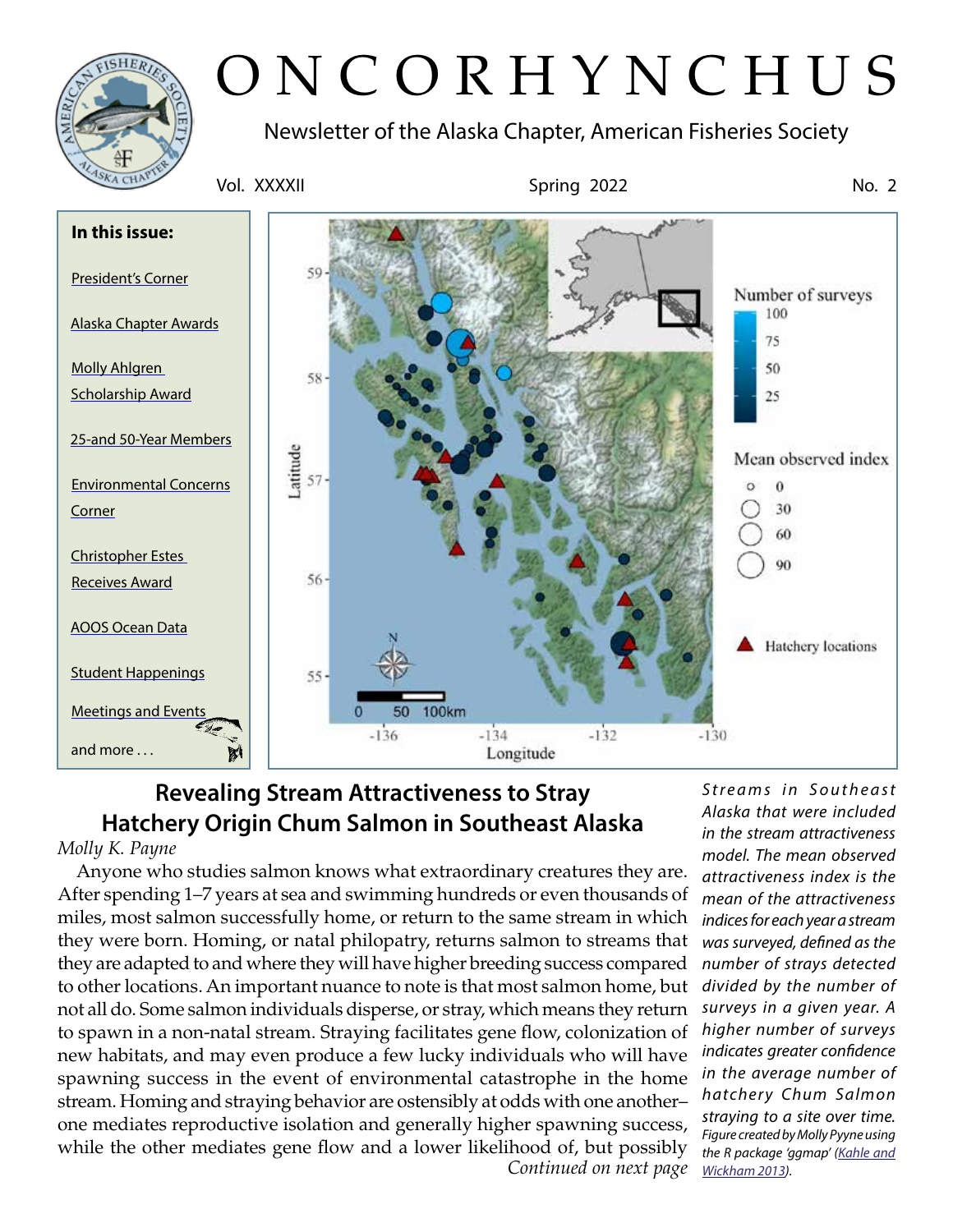# <span id="page-1-0"></span>**The President's Corner**



*Megan McPhee AFS Alaska Chapter President.* 

Greetings AFS Alaska Chapter members! If we haven't met yet, I'm Megan McPhee, your new Chapter President. I've been living in Alaska since 2010, although I am a Pacific Northwesterner at heart. I was born in Seattle but grew up mainly on the east side of the Cascades, in a little town called Naches (with a few detours along the way — Vermont, Calgary, Monterey). I got my B.S. in Fisheries from the University of Washington and spent my college summers working for the UW Alaska Salmon Program in King Cove and Aleknagik. For my Ph.D. I studied the ecology and conservation genetics of the Rio Grande Sucker (*Catostomus plebeius*) at the University of New Mexico. I homed my way back to Pacific salmon during a postdoc at the University of Montana, where I studied the relationships between life history and population genetic structure of Rainbow Trout/Steelhead in Kamchatka and Sockeye Salmon in the Kuskokwim drainage. In 2010 I was fortunate to join the faculty of the Fisheries department at UAF at our Lena Point facility in Juneau and I haven't moved since. My husband Jamal Moss is also a fisheries biologist — and a Chapter Past-President! — and we have a 10-year-old daughter who is a formidable sculpin stalker.

It feels strange to transition to President after serving last year as President-Elect. The President-Elect term is the most intense, due to serving as chair of the annual meeting. I am pleased to report that not only did I survive the meeting, I actually

## **Stray Hatchery Origin**, continued

greater, reward in terms of reproductive success. In practice, homing and straying exist in a dynamic balance with one another, thereby allowing salmon populations to simultaneously reap the benefits of both behaviors. Salmon are extraordinary indeed!

*Continued on next page Continued on page 4* Because straying behavior is a fundamental biological attribute of salmon, the hatchery salmon that we derive from wild populations also stray to some extent. Straying by hatchery produced salmon can broadly be defined as the return of adult hatchery salmon to sites, be they hatcheries, hatchery release sites, or streams, other than those to which they were intended to return. Depending on the hatchery program, hatchery strays may cause management headaches and pose conservation concerns, ranging from confounded wild spawner escapement estimates where hatchery and wild salmon mix (*[Johnson et al. 2012](https://journals.plos.org/plosone/article?id=10.1371/journal.pone.0028880)*), to interbreeding between hatchery and wild fish and subsequent fitness declines in the wild population (*[Christie et](https://www.ncbi.nlm.nih.gov/pmc/articles/PMC4211718/)  [al. 2014](https://www.ncbi.nlm.nih.gov/pmc/articles/PMC4211718/)*). In the interest of mitigating these issues, it is helpful to understand what factors influence straying by hatchery-origin salmon. It is already known that hatchery-produced salmon stray more when they are transported down rivers by barge during juvenile life stages, as transportation by humans impairs the natural olfactory imprinting process that guides the salmon home as adults (*[Keefer et al. 2008](https://esajournals.onlinelibrary.wiley.com/doi/abs/10.1890/07-0710.1)*). Older salmon are sometimes known to stray more as well, possibly due to memory loss or changes in freshwater smells over time (*[Quinn and Fresh 1984](https://cdnsciencepub.com/doi/10.1139/f84-126)*, *[Hard and Heard](https://cdnsciencepub.com/doi/10.1139/f98-199)  [1999](https://cdnsciencepub.com/doi/10.1139/f98-199)*) These factors that we already understand– sense of smell and age–are fish characteristics. We know much less about recipient habitat patch, or stream characteristics, that might influence the extent of straying by hatchery-produced salmon. Research on the extent of dispersal (straying) by wild Sockeye Salmon between two creeks in southwestern Alaska revealed that the stream with better habitat (more vegetative cover and less bear predation) received 50 strays from the other stream. Meanwhile, the first stream received only a single stray from the other site. Even more intriguing was that the salmon that ultimately strayed were often observed at the mouth of their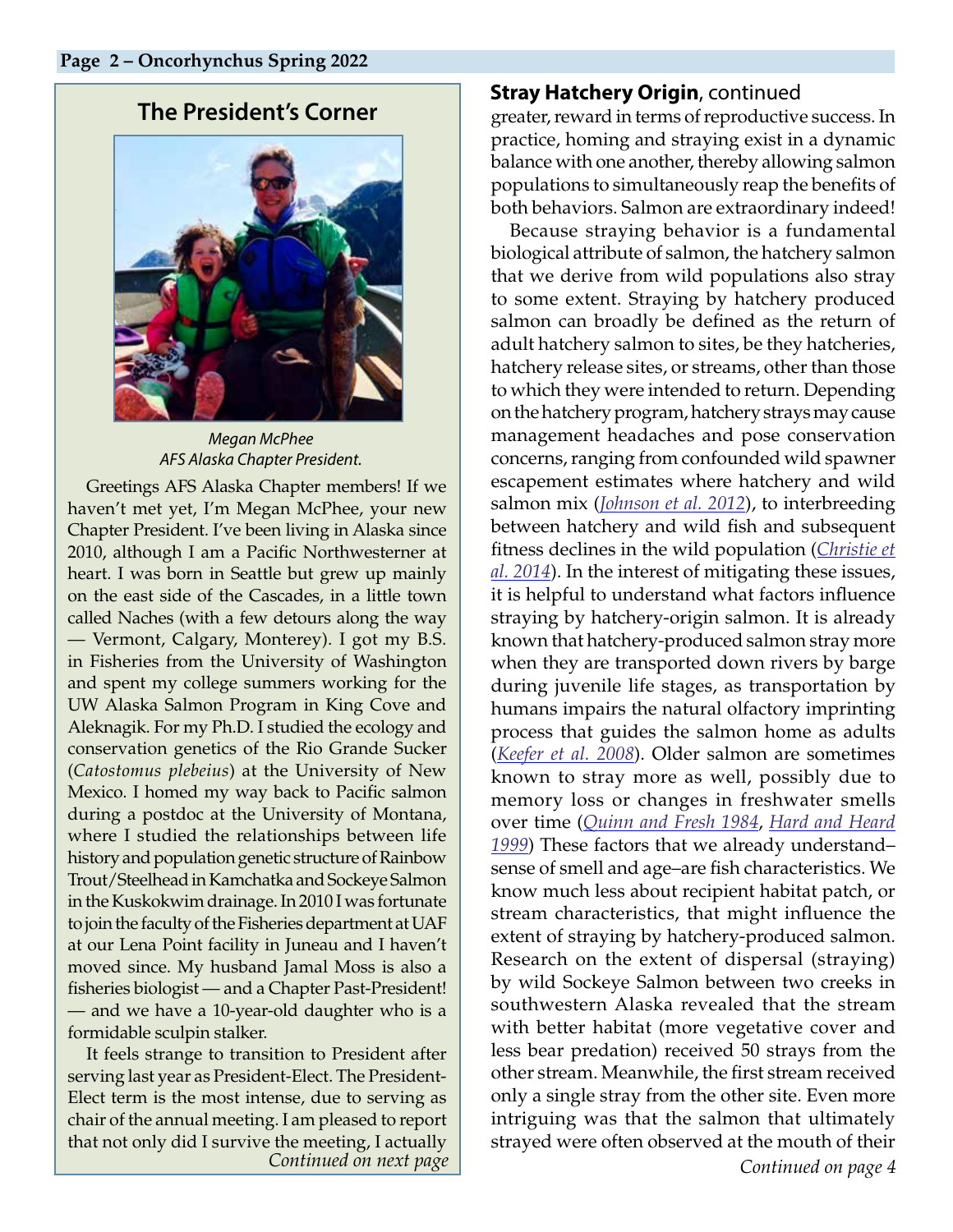## **President's Corner, continued**

really enjoyed it! It would have been nice for us to be able to gather in Juneau, but at the same time the virtual format enabled broad participation from across the state and beyond. We had 85 presentations and over 220 attendees. We had wonderful plenary speakers — Dr. Amanda Kelley (UAF), Dr. Yumi Arimitsu (USGS), and President Richard Peterson Chalyée Eesh (CCTHITA) — and a fun evening chat with fisheries reporter Laine Welch. Despite folks being burned out on virtual meetings, we had at least 50 attendees at each of the sessions I was able to join, and impressive participation (> 90 attendees) in a Racial Equity dialogue hosted by the Tamamta program (*[www.tamamta.org](http://www.tamamta.org)*), even though the dialogue took place on a Friday following three full days of programming. We also had great attendance at the four workshops offered, and another exciting film festival hosted by the Southeast Alaska Fish Habitat Partnership. A big congratulations to all of you Chapter members who contributed presentations and/or attended sessions — together you helped make the meeting a success!

I could probably fill a whole *Oncorhynchus* issue with acknowledgments to those who helped pull off the annual meeting. First, I am grateful to Sue Mauger (Cook Inletkeeper and now AK AFS Past President) for being the first President-Elect to plan a fully virtual AK Chapter annual meeting and showing me how it's done. Second, I'd like to thank the members of the Organizing Committee: Cheryl Barnes (NOAA/UW and AK AFS DEI Committee chair); Taylor Cubbage (UAF and outgoing AK AFS Student Representative); Jeanette Gann (NOAA); Debbie Hart (SEAK Fish Habitat Partnership); Heidi Ingram (ADF&G); Sara Miller (ADF&G and AK AFS Continuing Education Committee chair); Keenan Sanderson (Ketchikan Indian Community), and Erik Schoen (UAF and now AK AFS President-Elect). These individuals put in a ton of volunteer time to help get the meeting off the ground. Jeff Falke (UAF and an AK AFS Past President) organized the student presentation competition, and Sara Miller, Justin Priest (ADF&G), Khrystl Brouilette (SEAKFHP), and Kelly Ireland (UAA/UAF) taught much-appreciated continuing education workshops. I thank all the folks who chaired symposia or contributed talk sessions and the students who

provided technical support during each of the Zoom sessions. I'd also like to thank the meeting sponsors —North Pacific Research Board, GCI, Sealaska, and the Southeast Alaska Fish Habitat Partnership and the individuals and companies who donated items to the annual Silent Auction. Finally, a big thanks to Celia Bower (a UAS alum) for creating the beautiful meeting logo — you can find out more about her art at *[www.celiabowerart.com](http://www.celiabowerart.com)*.

At the annual business meeting, we transitioned the Executive Committee. I'd like to welcome our new members: Donnie Arthur as Vice President and Jonah Bacon as Student Representative. Donnie rejoins the committee after serving as a previous Student Representative. We are thrilled to have him back, and equally excited to welcome Jonah. The Alaska Chapter is powered by volunteers, so please thank Donnie and Jonah for stepping up the next time you see them. On a more bittersweet note, we recognize our departing members: Stephanie Quinn-Davidson, Past President, and Taylor Cubbage, Student Representative. Stephanie has provided solid leadership for the past four years — she was the first meeting planner to have to deal with the COVID-19 pandemic — and she has pushed the Chapter to become a more diverse and inclusive organization. Stephanie's departure from the ExComm leaves a big gap, but we wish her the best in an exciting year to come! Taylor selflessly gave her time and energy to the Chapter for a full year while also working as a Fisheries graduate student. She organized the Fish Trivia and Silent Auction events at the annual meeting and made sure that student concerns were heard during all aspects of Chapter business. I imagine that Taylor (and her advisor) are looking forward to her having more time to focus on her thesis, but we will miss her dearly. Best of luck to you, Taylor, and hopefully we'll see more of your fish sketches in future *Oncorhynchus* issues!

Next year's meeting is to be held in Fairbanks the week of March 27-31. If you have questions about the upcoming meeting, please contact our new President-Elect, Erik Schoen, at *[presidentelect@afs](mailto:presidentelect%40afs-alaska.org?subject=)[alaska.org](mailto:presidentelect%40afs-alaska.org?subject=)*. Meanwhile, I hope you enjoy a beautiful Alaska spring and best of luck in prepping for the summer field season.<sup>27</sup>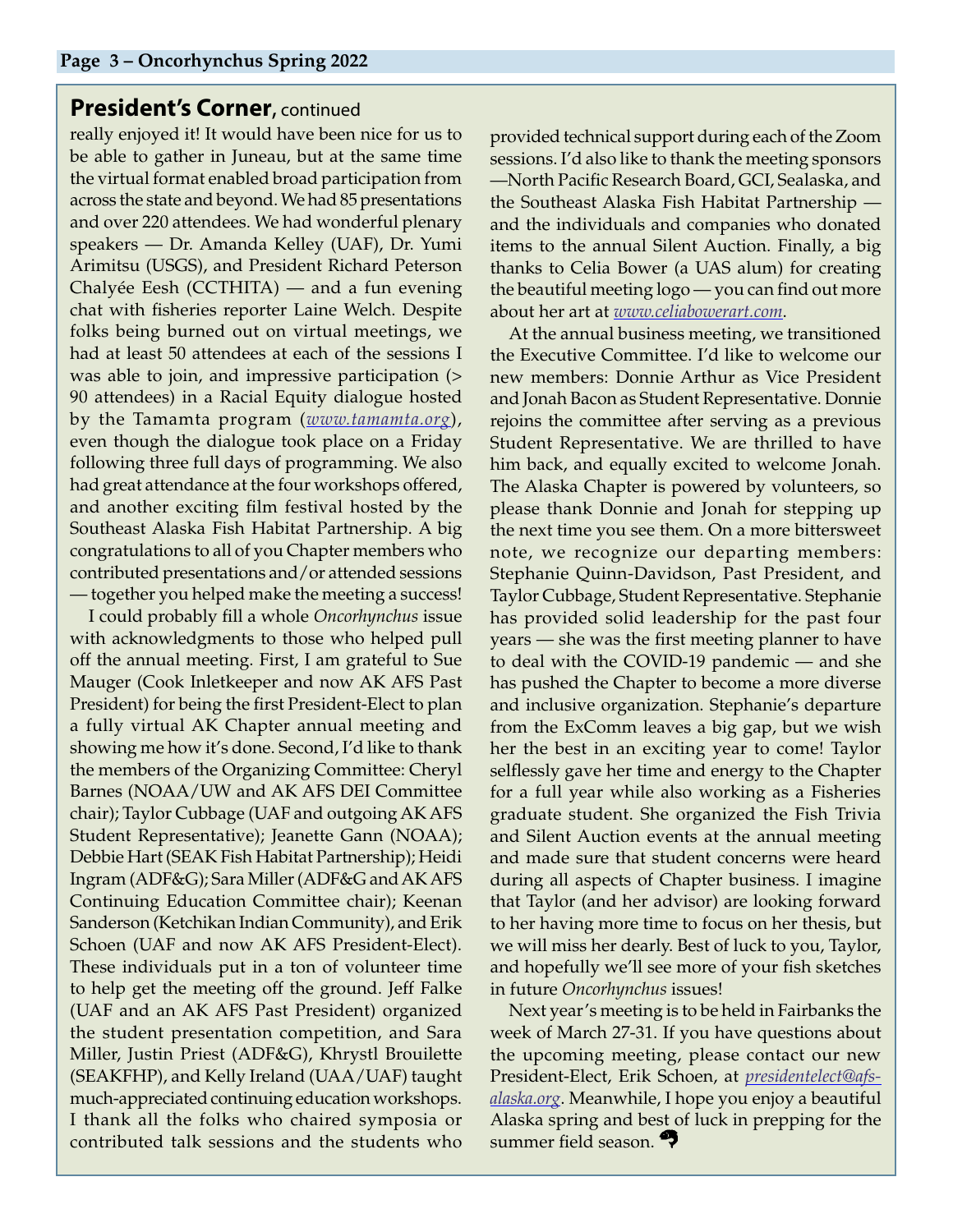#### **Page 4 – Oncorhynchus Spring 2022**

## **Stray Hatchery Origin**, continued

natal stream, suggesting that these fish knew where home was and yet chose an alternative location for spawning (*[Peterson et al. 2016](https://academic.oup.com/beheco/article/27/1/126/1742972)*). In light of this information, might recipient stream habitat characteristics help explain patterns of straying by hatchery-origin salmon?

My collaborators and I endeavored to answer this question using data on the numbers of stray hatchery-origin Chum Salmon spawning in streams in Southeast Alaska. Hatchery-origin strays are pervasive, though generally low in abundance, in streams throughout the region. The exception is a small subset of streams which consistently receive tens or even hundreds of hatchery-origin spawners, possibly suggestive of attractive characteristics of those streams. These straying statistics are particularly problematic in light of the State of Alaska hatchery policy that specifies that interactions between hatchery and wild fish on the spawning grounds are to be minimized (*[Davis et al. 1985](https://www.adfg.alaska.gov/FedAidPDFs/FRED.GeneticsPolicy.1985.pdf)*). Furthermore, fishery escapement thresholds are set based on spawner escapement estimates, which at present do not incorporate hatchery stray contribution to the number of spawners in a stream. Thus, in addition to better understanding what ecological factors influence straying in hatchery salmon in general, our work has the benefit of contributing to hatchery management goals in Southeast Alaska around understanding where hatchery strays go, and why.

We downloaded data from the *[Alaska Hatchery](https://www.adfg.alaska.gov/index.cfm?adfg=fishingHatcheriesResearch.current_research) [Research Project](https://www.adfg.alaska.gov/index.cfm?adfg=fishingHatcheriesResearch.current_research)* (2013–2019) and from an earlier study (2008–2011; *[Piston and Heinl 2012](https://www.adfg.alaska.gov/FedAidPDFs/FMS12-01.pdf)*) that reported the number of hatchery-origin Chum Salmon spawning in 57 streams throughout Southeast Alaska. The number of surveys and the total spawning population size varied among streams, so we defined the number of strays in a stream as the average effective number of hatchery strays. The effective number of strays was calculated as the total number of hatchery strays detected across all surveys divided by the proportion of the total number of dead salmon sampled. This accounted for bias in the number of strays whereby numerically fewer strays were detected in streams in which technicians were



*A technician sampling a Chum Salmon carcass on a stream in Southeast Alaska. Hatchery-origin individuals were identified by their thermally marked otoliths. Photo from Kristina Tirman, Sitka Sound Science Center.*

unable to sample all carcasses within a day. The effective number of strays across all surveys was then averaged by the number of surveys to account for variable effort among sites. Hence, the average (effective) number of strays in a stream may be considered the number of hatchery-origin spawners one would expect to find if that stream was randomly sampled at peak Chum Salmon run timing. We refer to this as the "attractiveness index" of a stream. We used the attractiveness index as a response variable in a generalized linear mixed effects model with a random effect of year to predict stream attractiveness to hatcheryorigin strays based on stream characteristics. The following variables were considered as potentially influential characteristics:

*Continued on next page* 1) Fishery harvest in the corresponding management subregion to control for the effect of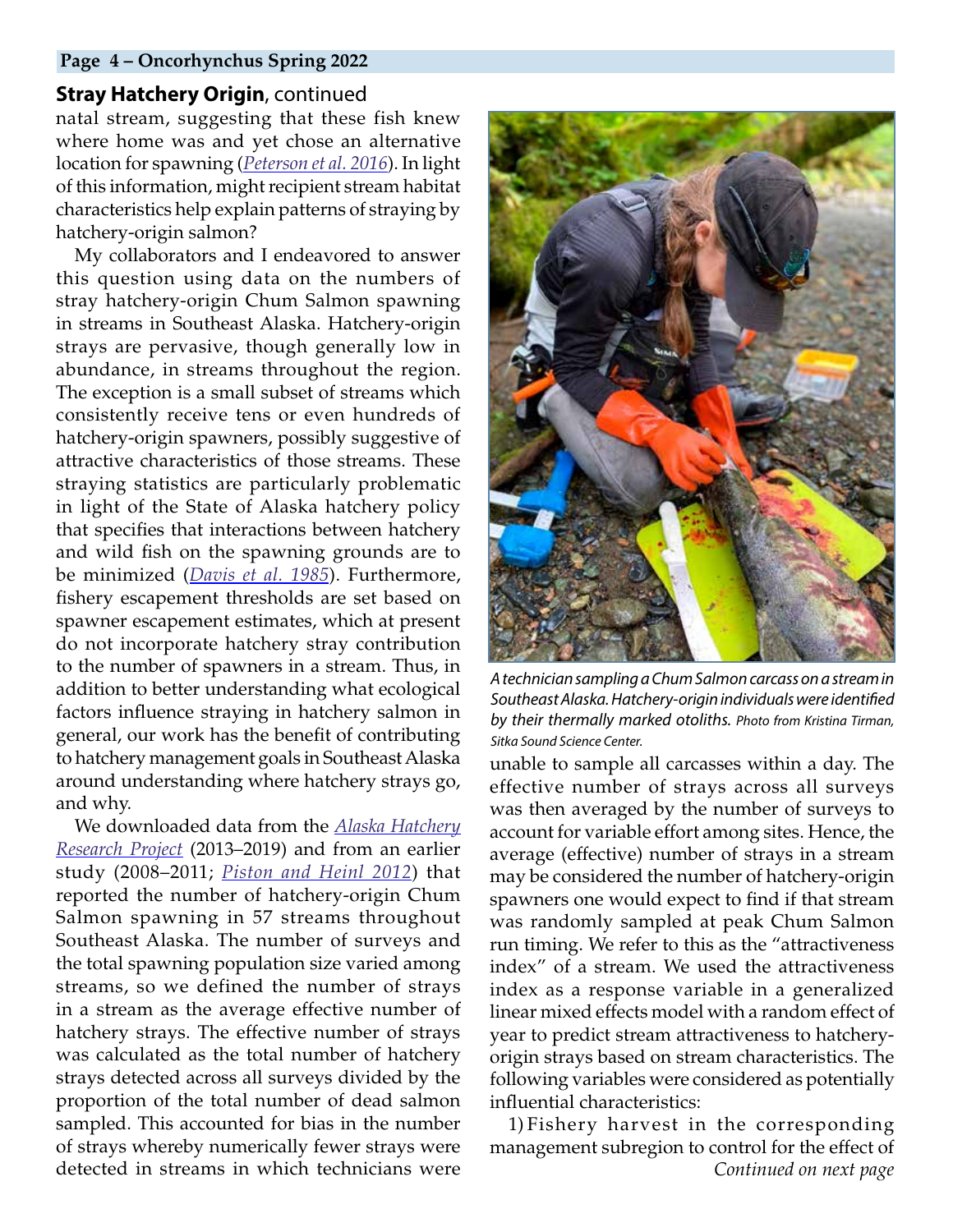# **Stray Hatchery Origin**, continued



*The log-transformed model-predicted attractiveness index is plotted as a function of the two covariates included in the final model. The shaded region indicates the approximate 95% confidence interval around the model predictions on the scale of each linear predictor. Figure from Molly Payne.*

fishery removal of potential hatchery strays.

2) The number of hatchery-origin Chum Salmon released within 40 km of the stream 2–5 years prior to the year of sampling. The 40 km threshold was an approximate average distance from release of elevated levels of straying identified in other studies. Averaging the releases 2–5 years prior linked the number of hatchery juveniles released near a stream to the size of the returning adult population in the year of sampling. We predicted that larger nearby releases of hatchery Chum Salmon would result in more recipient strays in a stream.

3) The number of wild Chum Salmon in the stream, with the prediction that hatchery strays would be attracted to conspecifics.

4) The number of wild Pink Salmon in the stream, with the prediction that hatchery strays of Chum Salmon would be attracted to streams with large numbers of Pink Salmon because this would indicate productive habitat.

5) The long-term (1979–2012) mean stream discharge, with the prediction that hatchery strays would be attracted to streams with stronger

freshwater output.

6) The long-term (1979–2012) coefficient of variation (CV) of stream discharge. This covariate did not have a directional hypothesis, but was included as an additional metric of streamflow conditions given the general importance of streamflow in salmon choice of spawning habitat (*[Bjornn and Reiser 1991](https://www.for.gov.bc.ca/hfd/library/ffip/Bjornn_TC1991.pdf)*; *[Beechie et al. 2008](https://fisheries.org/doi/9781934874035-ch5/)*).

We included biologically plausible interactions in our set of candidate models and chose the final model as the model with the lowest AICc value. Significance of covariate effects was assessed by whether their 95% confidence intervals overlapped zero.

*Continued on next page* Our final model included the number of fish released within 40 km of the stream and a quadratic term of the CV of stream discharge. The attractiveness index of a stream increased with the number of hatchery-origin Chum Salmon released within 40 km of the stream and was greatest at the lowest and highest values for the CV of stream discharge. We interpret the effect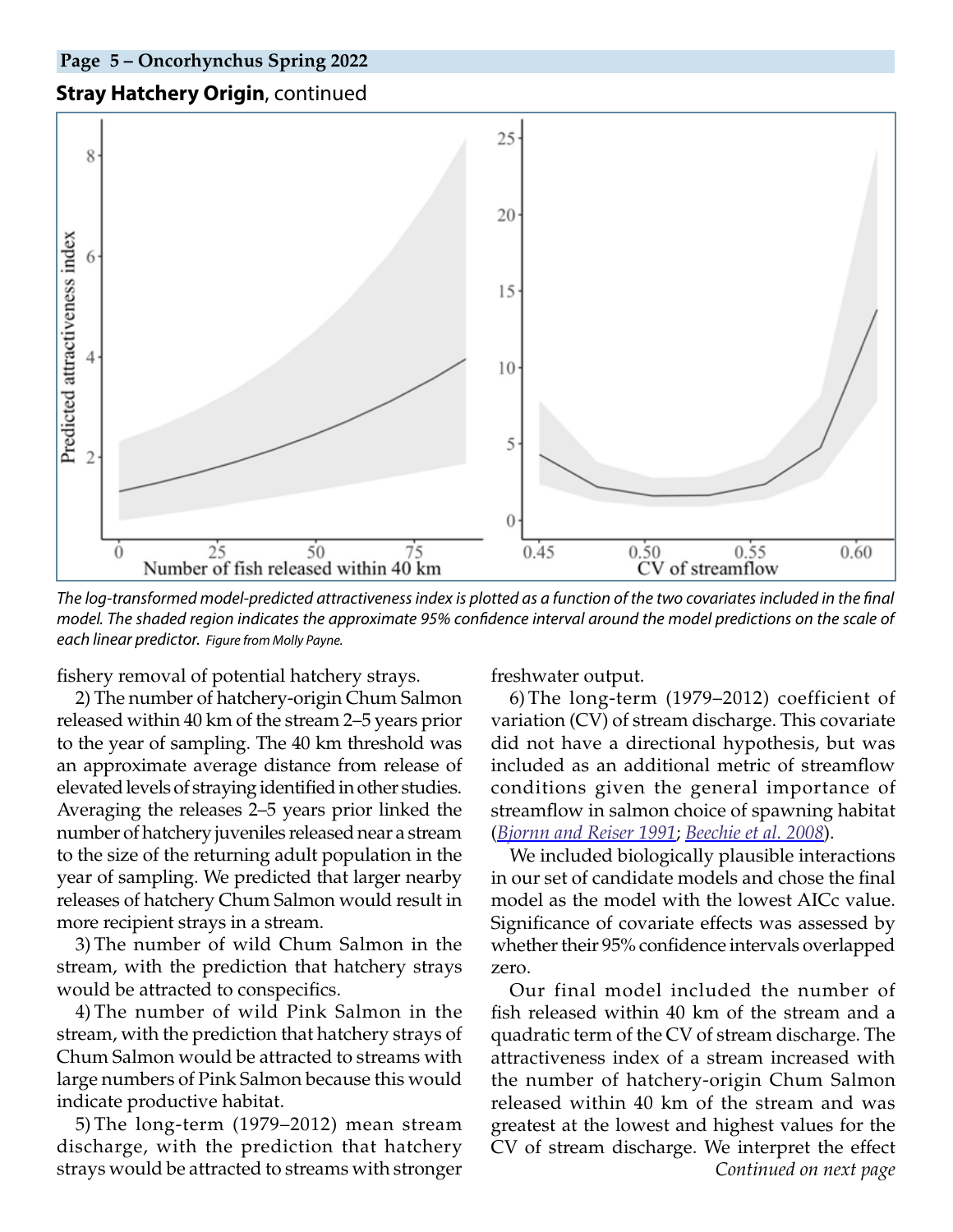#### **Page 6 – Oncorhynchus Spring 2022**

### **Stray Hatchery Origin**, continued

of the number of hatchery fish released near the stream as an influence of propagule pressure. Releasing hatchery fish in a specific location means that adult hatchery salmon should return to that same area in the estuary and, perhaps by default or out of convenience, those fish are more likely to stray into a nearby stream. This effect has similarly been observed in other studies (*[Jonsson et](https://www.researchgate.net/publication/229521303_Atantic_salmon_straying_from_the_River_Imsa) [al. 2003](https://www.researchgate.net/publication/229521303_Atantic_salmon_straying_from_the_River_Imsa)*; *[Josephson et al. 2021](https://afspubs.onlinelibrary.wiley.com/doi/full/10.1002/nafm.10580)*). The potential cause of the effect of CV for flow, or stream 'flashiness,' was slightly less clear, but we considered that the streams with low and high CVs of streamflow were also the streams that were fed by snowmelt. Snowmelt-fed streams are more temperature stable (*[Lisi et al. 2015](https://www.proquest.com/docview/1910849220/6FF0F917E9554478PQ/79?accountid=14470&forcedol=true)*), particularly during hot summer spawning seasons, and therefore may create more amenable and attractive spawning environments for prospective hatchery strays. Taken together, these results suggest that stream distance to a source population (i.e., a hatchery release site) strongly influences dispersal, or straying, consistent with metapopulation theory. However, ecological characteristics, such as streamflow flashiness, also explain stream attractiveness to hatchery strays. These results may be used by hatchery managers in Southeast Alaska to identify and avoid inherently attractive streams in the landscape. Thus, in considering the location of new hatchery release sites, it may be possible to reduce, or at least predict, the extent and distribution of stray hatchery-origin Chum Salmon.

*Molly Payne is a very soon-to-be M.S. graduate of the University of Alaska Fairbanks fisheries science program. She is from the Seattle area and graduated with a degree in Aquatic and Fishery Sciences from the University of Washington in 2018, spent a year bumming around Spain, and has been in Fairbanks since 2019. After graduating, Molly will begin work as a fisheries scientist with Owl Ridge Natural Resource Consulting, Inc., in Fairbanks.*

Back issues of *Oncorhynchus* can be found online *http://www.afs-alaska.org/newsletter*

## <span id="page-5-0"></span>**Environmental Concerns Corner**

The Department of the Interior has formed an interagency working group to gather information and develop recommendations for improving Federal hardrock mining regulations, laws, and permitting processes. Public comment is invited to help inform the efforts of the working group, which will consider a broad range of issues related to mining, such as: What science and data should be included in any decisions to permit and develop mines? Are there areas that should be off-limits from mining, and if so, how should those be identified? How can Tribes and local communities be effectively engaged early in the process to ensure that they have meaningful input into the development of mine proposals? Comments must be submitted by July 31, 2022. Virtual or in-person public listening sessions will be announced in the upcoming months. You can view the full request for information with details for how to submit comments at *[Request for Information To Inform](https://www.federalregister.gov/documents/2022/03/31/2022-06750/request-for-information-to-inform-interagency-working-group-on-mining-regulations-laws-and) [Interagency Working Group on Mining Regulations,](https://www.federalregister.gov/documents/2022/03/31/2022-06750/request-for-information-to-inform-interagency-working-group-on-mining-regulations-laws-and) [Laws, and Permitting](https://www.federalregister.gov/documents/2022/03/31/2022-06750/request-for-information-to-inform-interagency-working-group-on-mining-regulations-laws-and)*.

The Alaska Department of Environmental Conservation (DEC), Division of Water proposes to amend regulations in 18 AAC 70 and 18 AAC 83 of the Alaska Administrative Code, dealing with state water quality standards. The DEC is proposing multiple amendments and adoption of new language to clarify how state water quality standards will be interpreted and implemented in state water pollution control programs. The public comment period is open through August 1. To view the amendments and associated documentation, please go to *[https://dec.alaska.gov/water/water](https://dec.alaska.gov/water/water-quality/standards/recent-activities)[quality/standards/recent-activities](https://dec.alaska.gov/water/water-quality/standards/recent-activities)*.

And stay tuned for an upcoming comment period — expected in late May — on EPA's revised Clean Water Act Section 404(c) Proposed Determination for Alaska's Bristol Bay.

If you have an issue in your region or related to your fisheries work where the Chapter could be impactful, please reach out to Sue Mauger (*[pastpresident@afs-alaska.org](mailto:pastpresident%40afs-alaska.org?subject=)*) and Joel Markis (*[jamarkis@alaska.edu](mailto:jamarkis%40alaska.edu?subject=)*). As chairs of the Environmental Concerns Committee, we want to bring our Chapter into conversations where our expertise has the greatest value.<sup>47</sup>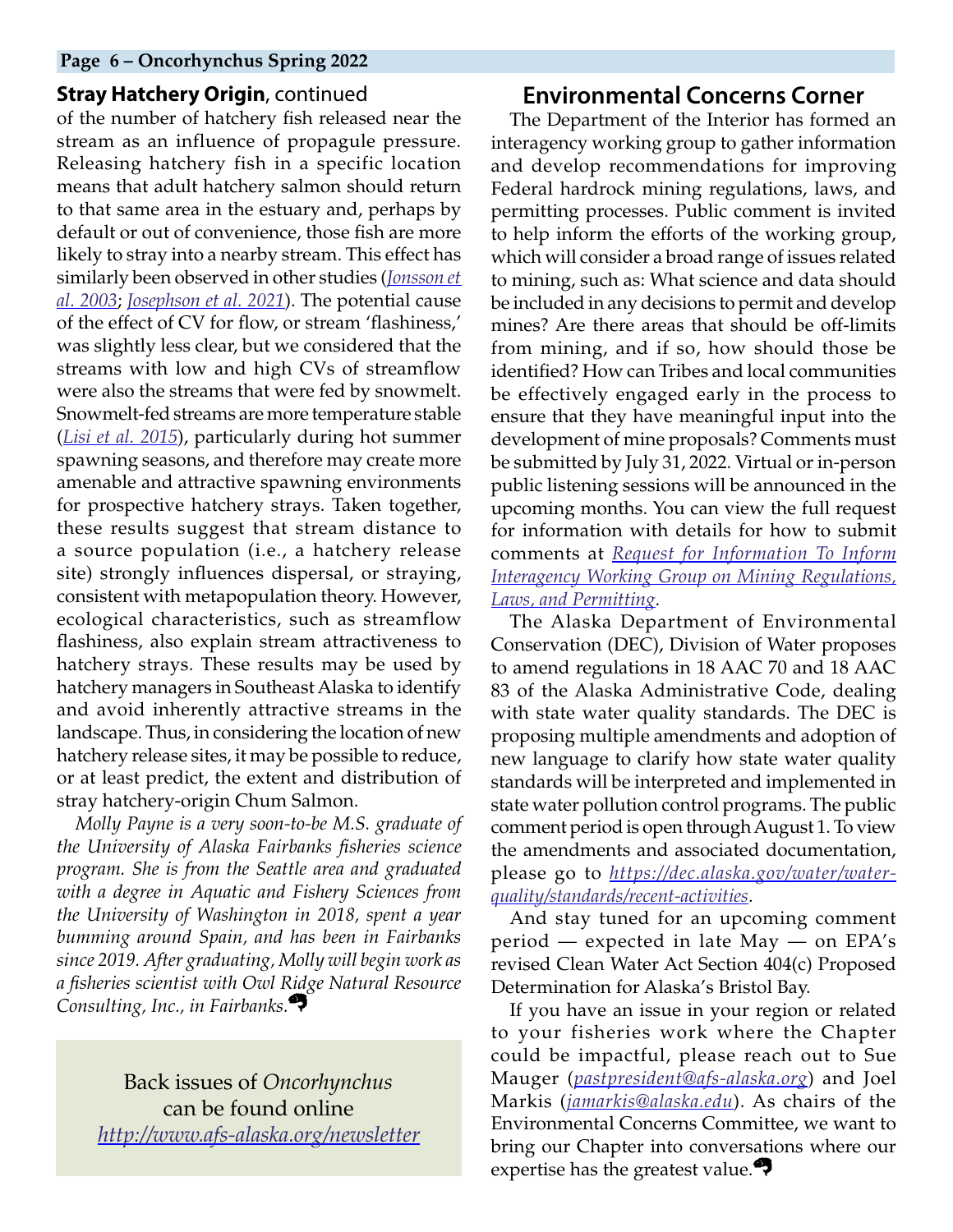# **AFS Alaska Chapter Awards**

#### **Alaska Chapter Meritorious Service Award**

The Chapter Service Award (CSA) was established to recognize an outstanding contribution in any area of Alaska fisheries, including research, management, education, planning, industry, and policy development. Nominations do not have to come from AFS members, nor do nominees need to be active members. The contribution or accomplishment of the candidate must be recent and not the result of many years of effort. Our 2022 Alaska Chapter Service Award goes to Jodi Estrada with the Alaska Department of Fish and Game Gene Conservation Laboratory. In 2021, the lab undertook a trial run of genotyping at sea for the Port Moller Test Fishery. Jodi Estrada was the sole genetics lab staff person for this project on the vessel. Jodi tested the workflow and system by re-running 1,190 samples from 2020 while sailing ~1,200 nautical miles over 5 days from Seward to Port Moller. Once the 2021 sampling season began, Jodi extracted DNA from, and genotyped, another 1,190 samples that were also genotyped in parallel in the Anchorage lab. Genotyping at sea often required 12 hour shifts in challenging conditions. When Jodi did not have lab work to focus on, she was on-deck helping sample catches with the crew. She embodied the spirit of teamwork and regularly went above and beyond to help wherever she could. The season was not without its complications. There were major communication disruptions including a complete black-out when the global Iridium satellite system went down. Raging storms brought high winds and waves that forced the vessels to retreat to hunker down locations. Despite these challenges, 98.51% of the ~38,000 genotypes produced at sea on and on land were concordant. Simply put, the project would not have been successful without Jodi. Her combination of being a savvy lab and vessel person is a rare find, but add her dedication, ability to persevere in less than stellar conditions, and make no mistakes – it's almost "superhuman." Congratulations Jodi!

## <span id="page-6-1"></span>**Molly Ahlgren Scholarship Award**

Dr. Molly Ahlgren was an Associate Professor of Fisheries and Aquatic Resources at Sheldon Jackson College in Sitka. Molly was AFS Alaska <span id="page-6-0"></span>Chapter President in 2004 at the time of her death. Molly was passionate about teaching, dedicated to her students, and felt her role was "to show people how to encounter the mystery of nature." She possessed scientific curiosity, myriad skills, experiences, and indomitable spirit to mentor undergraduate students and help advance their academic achievements. Molly's parents, the late Drs. Isabel and Clifford Ahlgren, entrusted the Alaska Chapter to create and sustainably manage the Molly Ahlgren Scholarship Fund to the future benefit of undergraduate students. Molly's parents, friends, colleagues, and the Alaska Chapter have contributed to the Fund that has provided financial assistance to students since 2006. The 2022 recipients of the Molly Ahlgren Scholarship Award were Brittany Gardner and Zoe R Munson.

## **Zoe Munson**

In the wise words of Molly Ahlgren, "There is a magic indwelt in nature, the mystery of life and passion, the drive to embrace each moment and not let a second pass un-experienced." Though I did not know her personally, it is abundantly clear that Molly was an amazing woman with inspiring character. Her dedicated work in Alaska fisheries as well as in education and outreach with the public in aquatic matters has left a legacy far outside of Sitka. I feel incredibly thankful to be recognized and supported in her memory, and to serve as further evidence that her impact continues to be a positive force in a field that both she, and I, value so dearly. The scholarship that I received through the Alaska Chapter of the American Fisheries Society in Molly Ahlgren's name has provided me with an opportunity to enhance my academic career at Alaska Pacific University. I am currently pursuing a degree in Marine Biology, fueled by a passion for the ocean and the "magic indwelt" in it, and work in APU's aquarium lab. Beyond my education, I hope to take advantage of the support I have received and use it to give back to the aquatic community in the future with a career in marine research and conservation.

Being involved in the American Fisheries Society is important to me as someone who hopes to make an impact, or at the very least contribute positively, to the health and prosperity of marine affairs.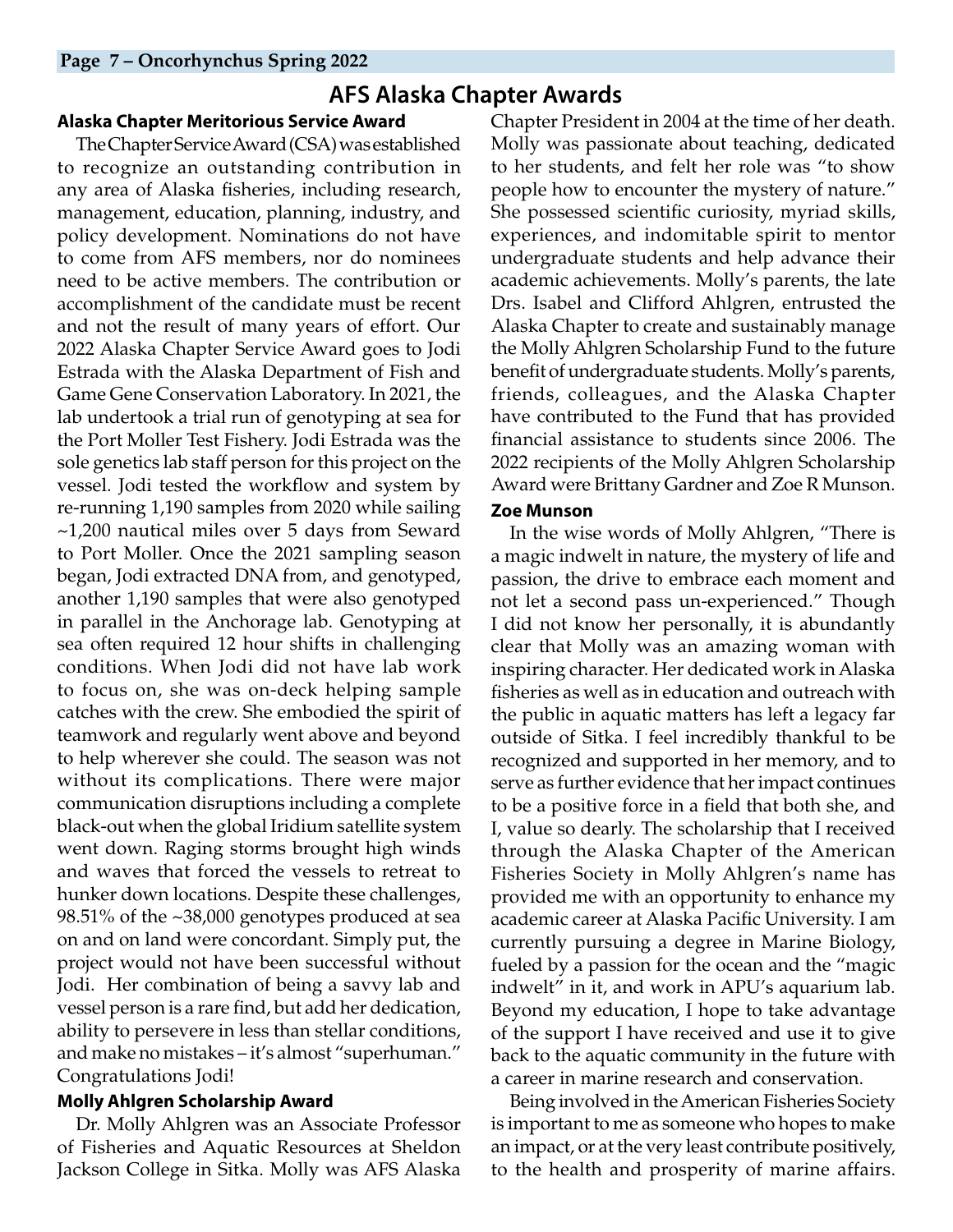#### **Page 8 – Oncorhynchus Spring 2022**

#### **Alaska Chapter Awards,** continued



*Zoe Munson, recipient of the Molly Ahlgren Scholarship Award.*

Being involved in the Alaska Chapter specifically makes this even more true due to the strong historical, cultural, and economic prevalence that fisheries contribute to those who live and have lived here for generations. Through the society, I was interested to learn about past fish management practices, relationships they have with their environments, and trends in salmon populations as they pertain to Alaska. Hearing projections moving forward for how to navigate these topics and more in an inclusive and driven future from professionals in the field drives my determination to continue pursuing science in Alaska's waters. I am beyond thankful for my experience so far with the American Fisheries Society, and hopeful that my continued involvement in the future will prove both beneficial for myself, the American Fisheries Society, and the community as a whole.

#### **2022 Alaska Chapter AFS Best Student Presentation Winners**

For the 2022 Virtual Meeting, the Alaska Chapter AFS offered best student long and lightning presentation awards at the undergraduate, M.S., and Ph.D. levels. Many thanks to all the students for their hard work, and creative and informative presentations. Presentation formats were a bit different this year as we adapted to the online venue, but the students enthusiastically embraced the technology. Additionally, many thanks to the 23

judges who volunteered their time to make the best student presentation competition a resounding success!

#### **Long Format Presentations**

Undergraduate: No undergraduate long format presentations were submitted this year.

M.S.: Taylor Cubbage, College of Fisheries and Ocean Sciences, University of Alaska Fairbanks; Factors affecting Northern Pike (*Esox lucius*) leaping ability: implications for barrier design in invaded systems; Advisor: Dr. Jeff Falke.

M.S. runner up: Luke Henslee, College of Fisheries and Ocean Sciences, University of Alaska Fairbanks; Partitioning Coho Salmon landed in Norton Sound fisheries in the absence of convenient stock markers; Advisor: Dr. Andy Seitz.

Ph.D.: Matt Dunkle, Department of Fish and Wildlife Sciences, University of Idaho; Seasonal stream physical and chemical regimes create distinct aquatic food web phenologies in meltwater and non-meltwater streams near the Juneau Icefield, Alaska; Co-Advisors: Dr. Chris Caudill and Dr. Ryan Bellmore.

Ph.D. runner up: Chris Sergeant, College of Fisheries and Ocean Sciences, University of Alaska Fairbanks; Spawning Pacific salmon and dissolved oxygen dynamics in southeastern Alaska rivers; Advisor: Dr. Jeff Falke.

#### **Lightning Presentations**

Undergraduate: No undergraduate lightning presentations were submitted this year.

M.S.: Maggie Harings, College of Fisheries and Ocean Sciences, University of Alaska Fairbanks; Evaluating environmental DNA as a complementary tool for estimating salmon abundance in the Yukon River basin; Co-Advisors: Dr. Andres Lopez and Dr. Erik Schoen.

M.S. runner up: Lindsay Turner, College of Fisheries and Ocean Sciences, University of Alaska Fairbanks;Combining forage fish datasets to understand spatial and temporal patterns for management; Advisor: Dr. Curry Cunningham.

Ph.D.: Genoa Sullaway, College of Fisheries and Ocean Sciences, University of Alaska Fairbanks; Comparison of region ocean model with in situ zooplankton field data for the Eastern Bering Sea; Advisor: Dr. Curry Cunningham.<sup>47</sup>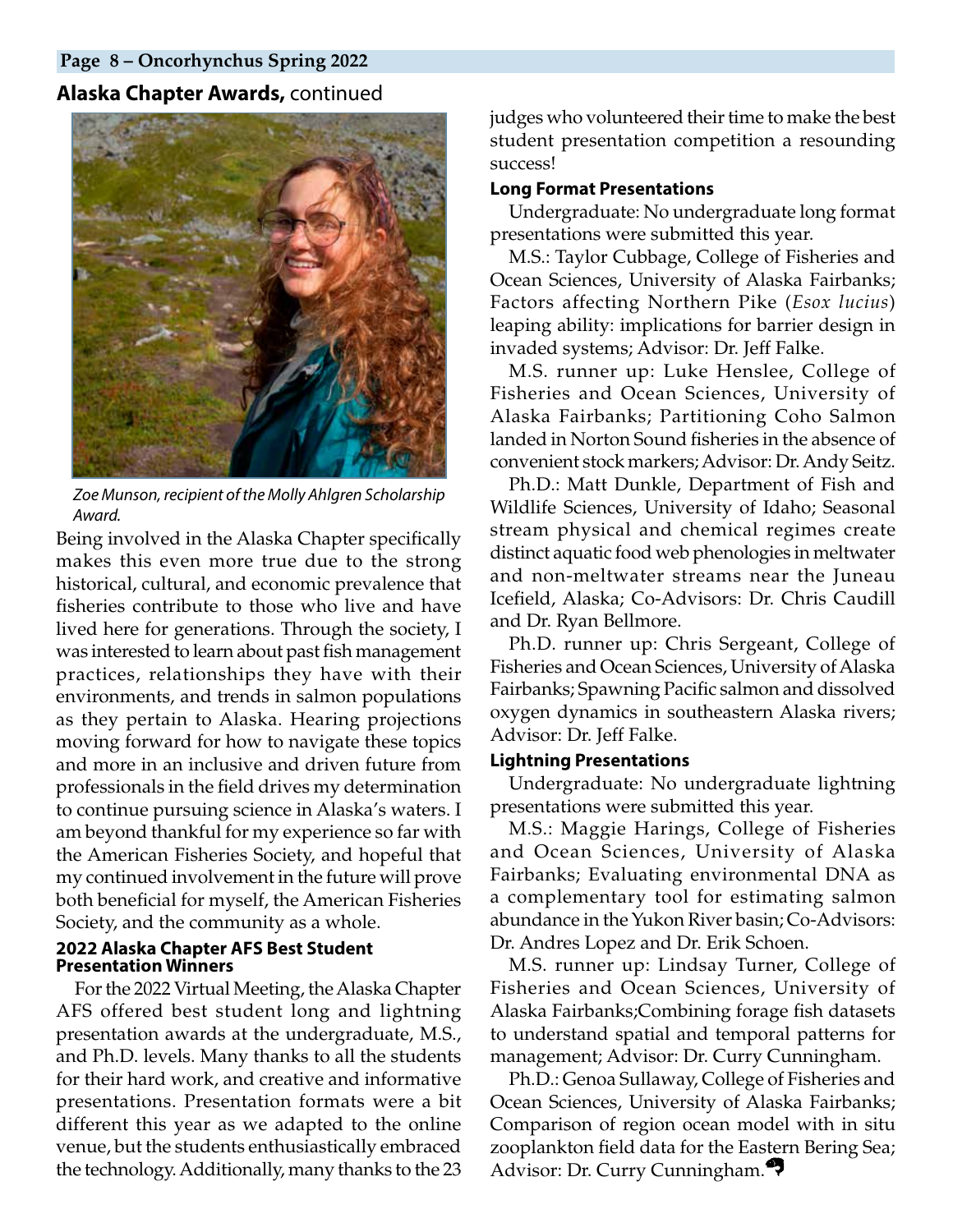#### **Page 9 – Oncorhynchus Spring 2022**

# <span id="page-8-0"></span>**Christopher Estes Receives Stan Moberly Award**

Christopher Estes, AFS AK Chapter member, received the Stanley A. Moberly Award for Outstanding Lifetime Achievements and Contributions to Fish Habitat Conservation. This award, named after Moberly who was an AFS AK Chapter, Western Division, and Society President, is presented annually to an individual who has achieved significant success in a fish habitat career related to research, policy, management, education, project implementation, communications, or outreach. The award covers freshwater, coastal, and marine habitats, and was developed by the AFS Fish Habitat Section in partnership with NOAA Fisheries and the National Fish Habitat Partnership.

Estes was recognized for ongoing efforts through his 47-year career to further conservation of fish habitats. Characterized has pursued opportunities to lead, implement, and support science-based legal, institutional, and public actions and solutions to conserve instream flows and water levels in rivers, lakes, and reservoirs to sustain fish, wildlife, and habitat on a global basis.

Estes' fish and wildlife career began in 1975 conducting water quality, instream flow, and water level studies for Montana Fish, Wildlife, and Parks. From 1977 until retiring in 2010, Estes worked for the Alaska Department of Fish and Game (ADF&G). A notable achievement was the 1986 development of ADFG's formal Statewide Instream Flow Program, later renamed the Statewide Aquatic Resources and Coordination Unit. Christopher coordinated fish and wildlife scientific and related technical and policy actions, including outreach, pertaining to securing rights for reservations of water under Alaska Statute 46.15.145.

Estes, representing ADF&G and collaborating with Keith Bayha, Region 7, U.S. Fish and Wildlife Service (USFWS), co-founded the National Instream Flow Program Assessment (NIFPA) to improve the abilities of state fish and wildlife agencies, USFWS regions, and Tribes to secure adequate amounts of water for fish and wildlife in rivers, lakes, and reservoirs, and to better address other water-



by his knowledge and advocacy, Christopher *Society President Brian Murphy (left) and AFS Fish Habitat Section President Gary Whelan (right) present the Stanley A. Moberly Award to Christopher Estes for Outstanding Lifetime Achievements and Contributions to Fish Habitat Conservation. Photo from AFS.*

related regional and national conservation issues. Subsequently, Christopher helped form the *[Instream](https://www.instreamflowcouncil.org/) [Flow Council](https://www.instreamflowcouncil.org/)*, composed of the 50 state fish and wildlife agencies representing the United States and its territories and Canada's provincial/territorial counterparts. Estes also represented ADF&G in helping develop the 2006 *[National Fish Habitat](https://www.fishhabitat.org/about/national-fish-habitat-action-plans/) [Action Plan](https://www.fishhabitat.org/about/national-fish-habitat-action-plans/)*, and contributed to its implementation leading to formation of the National Fish Habitat Board and the *[National Fish Habitat Partnership](https://www.fishhabitat.org/)* (NFHP). Collectively, these actions contributed to the success of the NFHP, and in 2020, its codification under federal law (*[Title II of PL 116-188](https://www.congress.gov/116/plaws/publ188/PLAW-116publ188.pdf)*).

In 2011 Estes formed Chalk Board Enterprises, LLC, and continues to provide instream flow and water level conservation services, serves on national and international advisory panels, and participates in professional organizations as an Aquatic Resources and Habitat Scientist. Christopher has been an AFS member since 1976, and in 2020 was inducted into the AFS Fish Management Section Hall of Excellence.<sup>27</sup>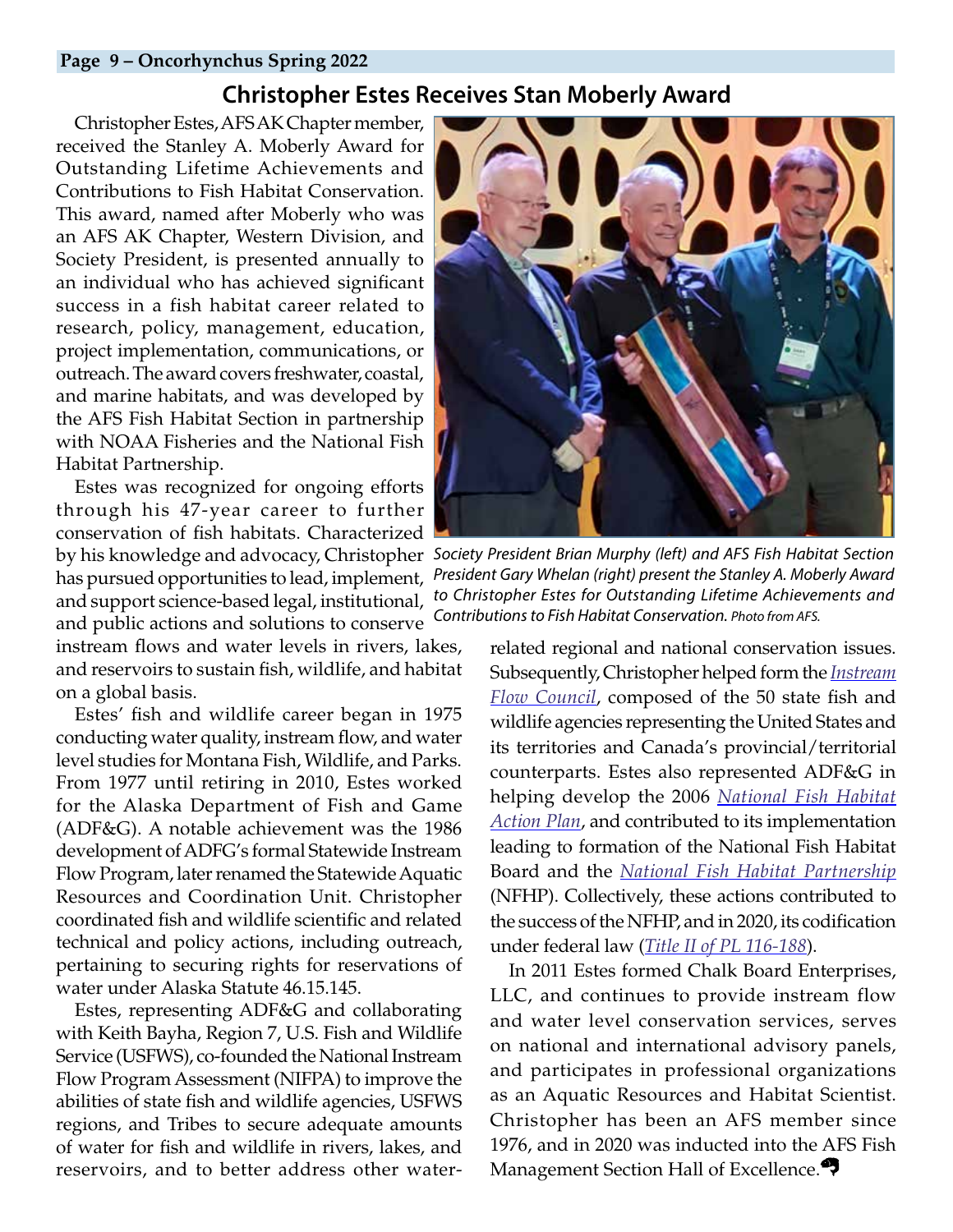#### **Page 10 – Oncorhynchus Spring 2022**

# **Student Subunit Happenings**

#### *Taylor Cubbage, Student Subunit Representatives*

As the sun's warmth starts to mobilize ice and snow into flowing water, myself and fellow fisheries students feel the anticipation of spring and the flurry of meetings, symposia, and summer fieldwork planning that comes along with this season. This semester, Alaska Chapter of AFS students have published manuscripts, presented their research at virtual and in-person conferences, and networked with fisheries professionals amidst intense coursework and undergraduate and graduate research endeavors. Let's recount some of these great student opportunities and accomplishments over the past few months.

Many of us are familiar with the journey of turning a research question into a fully-fledged experiment or observational study. However, writing and publishing a manuscript that describes such a study and its implications for broader audiences is another hurdle in itself. An amalgamation of current and past Alaska Chapter of AFS Student Subunit members completed this journey by publishing a manuscript with the help of our faculty advisor Peter Westley and BLaST program coordinator Andrew Cyr at UAF. "Ecotoxicology of mercury in Burbot (*Lota lota*) from interior Alaska and insights towards human health" was a Student Subunit research project that began in 2019, with the goal of informing recreational and subsistence fishers about mercury levels in our beloved Burbot in the Tanana River Drainage. I was fortunate to join the student research team in 2020, where I helped dissect Burbot and prepare muscle and liver samples for mercury analysis. Lead authors and recent CFOS graduates Eric Walther and Donnie Arthur spearheaded data analysis and drafting the manuscript. After internal revisions within the author group and a round of intense peer review, the article was published in Chemosphere in early March! Learn more about mercury in Interior Alaskan Burbot and factors that correlated with accumulation of this toxic metal: *<https://doi.org/10.1016/j.chemosphere.2022.134279>*.

With the Alaska Chapter of AFS annual meeting behind us, we are probably thinking about the future manuscripts and reports to come from the snippets of research we shared in PowerPoint

<span id="page-9-0"></span>

format. Student talks were well represented alongside fisheries professionals, and the annual Student Presentation Competition resulted in many going the extra mile to share engaging virtual slides of their research. For long (12 minute) presentations, Matt Dunkle received best presentation in the Ph.D. category with Chris Sergeant as runner up, and I (Taylor Cubbage) received best presentation in the M.S. category with Luke Henslee as runner up. Best lightening talk (5 minutes) awards went to Ph.D. student Genoa Sullaway, and M.S. student Maggie Harings, with Lindsay Turner as M.S. lightening talk runner up. Sincere thanks to the numerous volunteer judges for critiquing student presentations, and Awards Committee Chair Jeff Falke for organizing this esteemed event. Students also worked behind the scenes throughout the virtual meeting, acting as Zoom facilitators for symposia and gathering the diverse display of items for the annual meeting silent auction. Sitka Salmon Shares, a gigantic rockfish platter, and several brewery giftsets initiated some exciting bidding wars, with the membership raising over \$3,300 to fund student travel to future AK AFS meetings. Our new Alaska Chapter Student Representative, Jonah Bacon, helped considerably with the auction and is more than capable of ensuring the success of next year's student meeting activities. *AFS Alaska Chapter Student Representative, Taylor Cubbage.*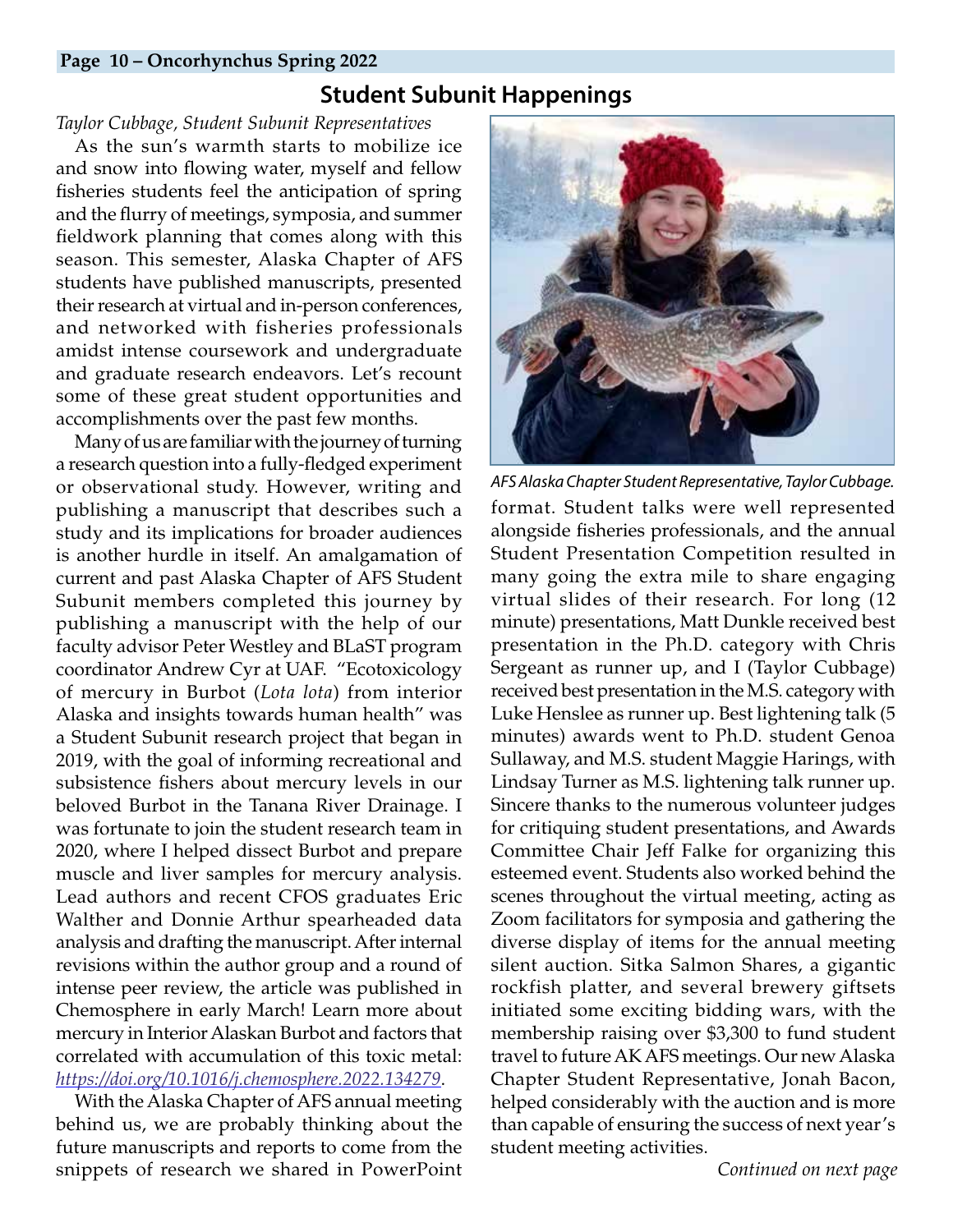#### **Page 11 – Oncorhynchus Spring 2022**

#### **Student Subunit Happenings**, continued

As COVID-19 cases died down, the Alaska Chapter of AFS sponsored Student Symposium was able to be held in-person at UA Fairbanks and Juneau campuses on March 25, 2022. Our 25th iteration of this annual student-organized event hosted 17 presentations by fisheries M.S. and Ph.D. students assessed by 12 volunteer judges, and watched by over 100 in-person and virtual audience members throughout the day. From using stable isotopes to assess ancient cod stocks to modeling changes in adult and juvenile Chinook Salmon abundance, our fisheries students continue to conduct exciting and relevant research amidst rapidly changing climactic conditions and human dimensions. Volunteer judges critiqued student presentations to determine the best long and short presentations, with first place winners receiving monetary prizes donated by the AFS Alaska Chapter. Matt Cheng (M.S. Juneau) received best long talk and Kevin Fitzgerald (M.S. Juneau) was runner-up for best long talk, while Carter Johnson (Ph.D. Juneau) received best short talk and Aaron Lambert (M.S. Juneau) and Joseph Spencer (M.S. Fairbanks) tied for the runner-up best short talk. We also received considerable feedback from general audience members, which was combined with official judge feedback and sent anonymously to student presenters to improve their science communication skills. To thank our audience and judges for their diligent consideration of student presentations, we raffled off several pieces of local

Indigenous coastal communities have relied on ocean resources for millennia, but climate change has created a more unpredictable ocean by influencing waves, sea level, temperature, and other factors, impacting remote coastal communities. The Alaska Ocean Observing System (AOOS) is collaborating with partners in the Pacific Islands, the Pacific Northwest, and Alaska to improve access to ocean data for Indigenous coastal communities through a new project funded by the National Science Foundation's (NSF) Convergence Accelerator program. The goal of the project is to get oceanographic data into the hands of Indigenous communities by using existing, lower cost wave buoy technology

Alaskan-made art which were also purchased with AFS Alaska Chapter donated funds. The symposium organizers Lia Domke, Matt Cheng, Will Samuel, and myself (Taylor Cubbage) sincerely thank all the students, judges, audience members, and sponsors for making this event an annual success.

As we scramble to prepare for summer, don't forget about the National AFS meeting in Spokane, WA, this coming August. Students can make the most out of this meeting by not only presenting research, but also volunteering on the Student Activities Subcommittee. Nothing is more awkward than milling among the bagels during a coffee break or sitting at the back of a presentation room, but volunteering to organize student events can help you make connections with other students and lasting impressions on fisheries professionals! Check out the *[volunteer form](https://docs.google.com/forms/d/e/1FAIpQLSdW6RofYsUZhJpaU-MTy2WlUizfK-8neChaL5QHKpv2_0Lj0g/viewform)* for student activities, as well as the list of AFS *[student travel awards](https://docs.google.com/document/d/1ELp1Jo4Csw74CwxjPVrCQulZzkPpyog2MV6Ez09At-E/edit)* to help you attend the meeting if you aren't sure about funding. Feel free to reach out to me at *[tlcubbage@alaska.edu](mailto:tlcubbage%40alaska.edu?subject=)* with any questions. As I end my last newsletter article as Student Representative and plan to finish my M.S. degree this year, I am reflecting on how grateful I am for all the opportunities and involvement that the Alaska Chapter has offered. I hope to see many of you at future AFS meetings or on the water enjoying the fishes and habitats we work so diligently to conserve.<sup>9</sup>

#### **AOOS Ocean Data**

to enable sustained community-led stewardship of the buoys. Through co-design, the team aims to provide new tools and new connections that will focus on the hyper-local scale.

#### <span id="page-10-0"></span>**Amazon Smile**

The AFS Alaska Chapter is enrolled as a charitable organization in AmazonSmile. Anyone who shops online at Amazon can support the Chapter financially, at no additional cost! Simply shop through *[AmazonSmile](https://smile.amazon.com/)* and the AmazonSmile Foundation donates 0.5% of the purchase price of eligible purchases to the Alaska Chapter. This provides an ongoing contribution for supplemental income that can be used to support Chapter projects.<sup>27</sup>